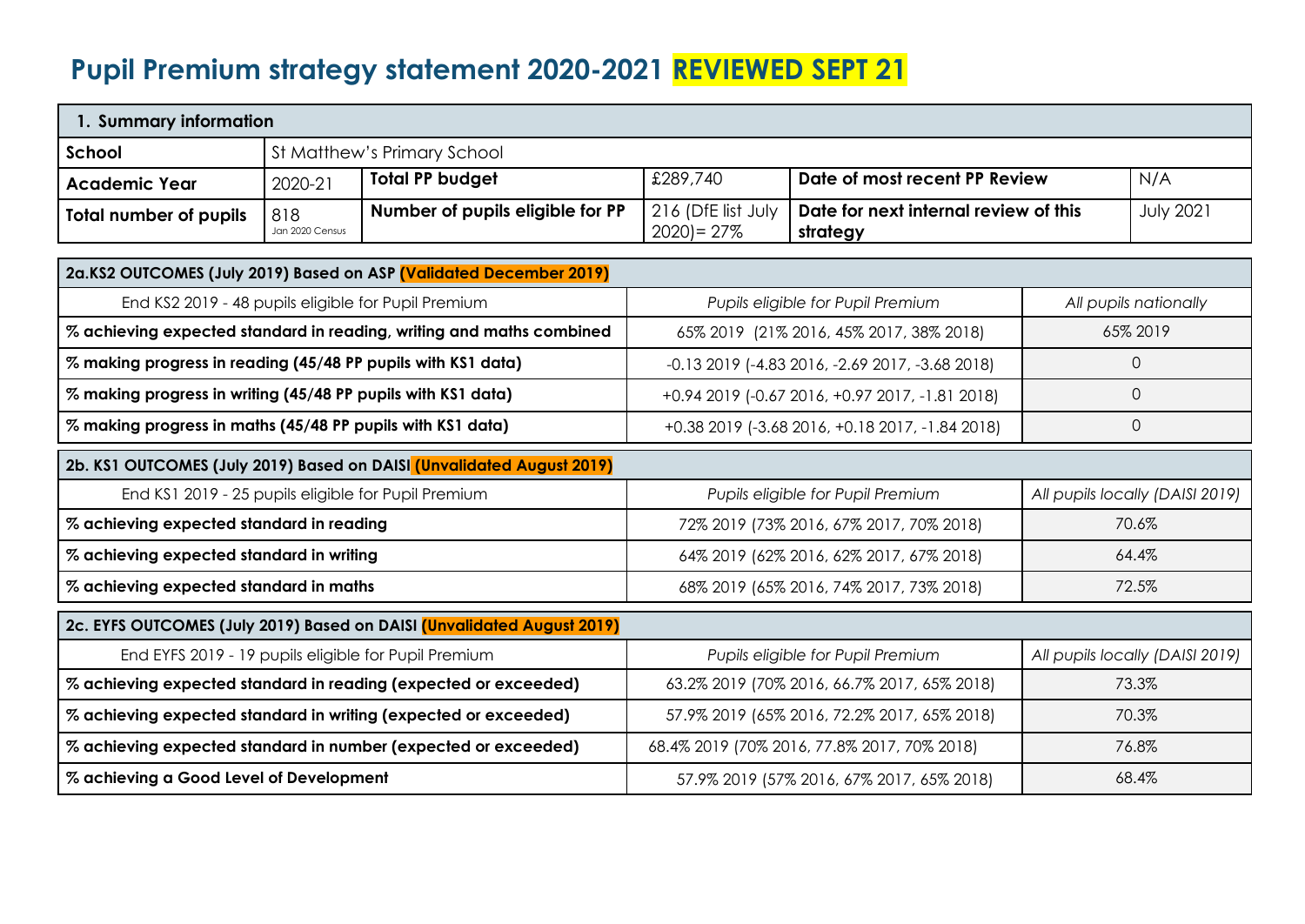|    | 1. Barriers to future attainment                                                                                                                                                                                                                                                                                                                                                                                        |
|----|-------------------------------------------------------------------------------------------------------------------------------------------------------------------------------------------------------------------------------------------------------------------------------------------------------------------------------------------------------------------------------------------------------------------------|
|    | In-school barriers                                                                                                                                                                                                                                                                                                                                                                                                      |
| А. | Reading – Attainment and progress at the end of KS2                                                                                                                                                                                                                                                                                                                                                                     |
| В. | Writing – Attainment and progress at the end of KS2                                                                                                                                                                                                                                                                                                                                                                     |
| C. | Maths - Attainment and progress at the end of KS2                                                                                                                                                                                                                                                                                                                                                                       |
| D. | Oral language skills are low for many pupils, including those eligible for PP; both EAL and non EAL pupils                                                                                                                                                                                                                                                                                                              |
| Е. | Opportunities to experience the world beyond the locality are limited for many pupils eligible for PP. This impacts on aspirations, English skills and awareness of<br>opportunities available in later life                                                                                                                                                                                                            |
|    | <b>External barriers</b> (issues which also require action outside school, such as low attendance rates)                                                                                                                                                                                                                                                                                                                |
| F. | Attendance rates for pupils eligible for PP are lower than for non-Pupil Premium pupils                                                                                                                                                                                                                                                                                                                                 |
| G. | The School deprivation indicator of 0.3 is higher than national (0.2) (Ref OFSTED IDSR Nov '18). Some families eligible for PP at St Matthew's Primary face challenges<br>such as health, bereavement, asylum/immigration/Home Office status, food and fuel poverty, housing issues including evictions and homelessness, antisocial<br>behaviour, mental health, Child Protection and families under police protection |
| Η. | Many families at St Matthew's Primary are not eligible to receive public funding, therefore not eligible for FSM or PP. PP funding is also used to support these pupils<br>where necessary                                                                                                                                                                                                                              |

|             | 2. Desired outcomes                                                                                                                                                                                                                                                                                                                                                  |                                                                                                                                                                                                                                                                                                             |
|-------------|----------------------------------------------------------------------------------------------------------------------------------------------------------------------------------------------------------------------------------------------------------------------------------------------------------------------------------------------------------------------|-------------------------------------------------------------------------------------------------------------------------------------------------------------------------------------------------------------------------------------------------------------------------------------------------------------|
|             | Desired outcomes and how they will be measured                                                                                                                                                                                                                                                                                                                       | Success criteria                                                                                                                                                                                                                                                                                            |
| А.          | Reading -Progress of all disadvantaged will at least match the progress of other pupils.<br>(book scrutiny, provision maps, PEP targets for LAC, planning scrutiny, lesson learning walks,<br>pupil progress discussions, pupil voice).                                                                                                                              | Teachers articulate high standards for these pupils. Pupils are<br>tracked as a focus group and provision designed to allow steps of<br>progress bespoke to individuals. and groups.                                                                                                                        |
| В.          | Writing - Progress of all disadvantaged pupils at least matches the progress of other pupils.<br>(book scrutiny, provision maps, PEP targets for LAC, planning scrutiny, lesson learning walks,<br>pupil progress discussions, pupil voice).                                                                                                                         | Teachers articulate high standards for these pupils. Pupils are<br>tracked as a focus group and provision designed to allow steps of<br>progress bespoke to individuals and groups.                                                                                                                         |
| $C_{\cdot}$ | Maths - Progress of all disadvantaged pupils at least matches the progress of other pupils<br>(Book scrutiny, provision maps, PEP targets for LAC, planning scrutiny, lesson observations,<br>half-termly pupil progress discussions).                                                                                                                               | Teachers articulate high standards for these pupils. Pupils are<br>tracked as a focus group and provision designed to allow steps of<br>progress bespoke to individuals and groups.                                                                                                                         |
| D.          | Pupils broaden their vocabulary and are exposed to a variety of good quality texts (planning<br>scrutiny, book scrutiny, lesson observations, pupil interviews, pupil outcomes, half-termly pupil<br>progress discussions)                                                                                                                                           | Curriculum areas reviewed and age appropriate vocabulary<br>explicitly taught.<br>Pupils make rapid progress in reading and writing across the school<br>so that all pupils eligible for PP reach the age related expectation.<br>Phonics screening check results for PP exceed National 'other'<br>pupils. |
| Е.          | All pupils eligible for PP are exposed to a range of additional experiences focussing on future<br>opportunities- out of school events, in-school visitors, enhanced trips and visits and sporting<br>opportunities. In addition, pupils will develop emotional resilience and coping skills to improve<br>mental health and understanding of the power of the mind. | Pupils can positively describe opportunities experienced and can<br>describe future aspirations. Pupils will be excited by their learning<br><b>DEPENDANT ON COVID 19</b>                                                                                                                                   |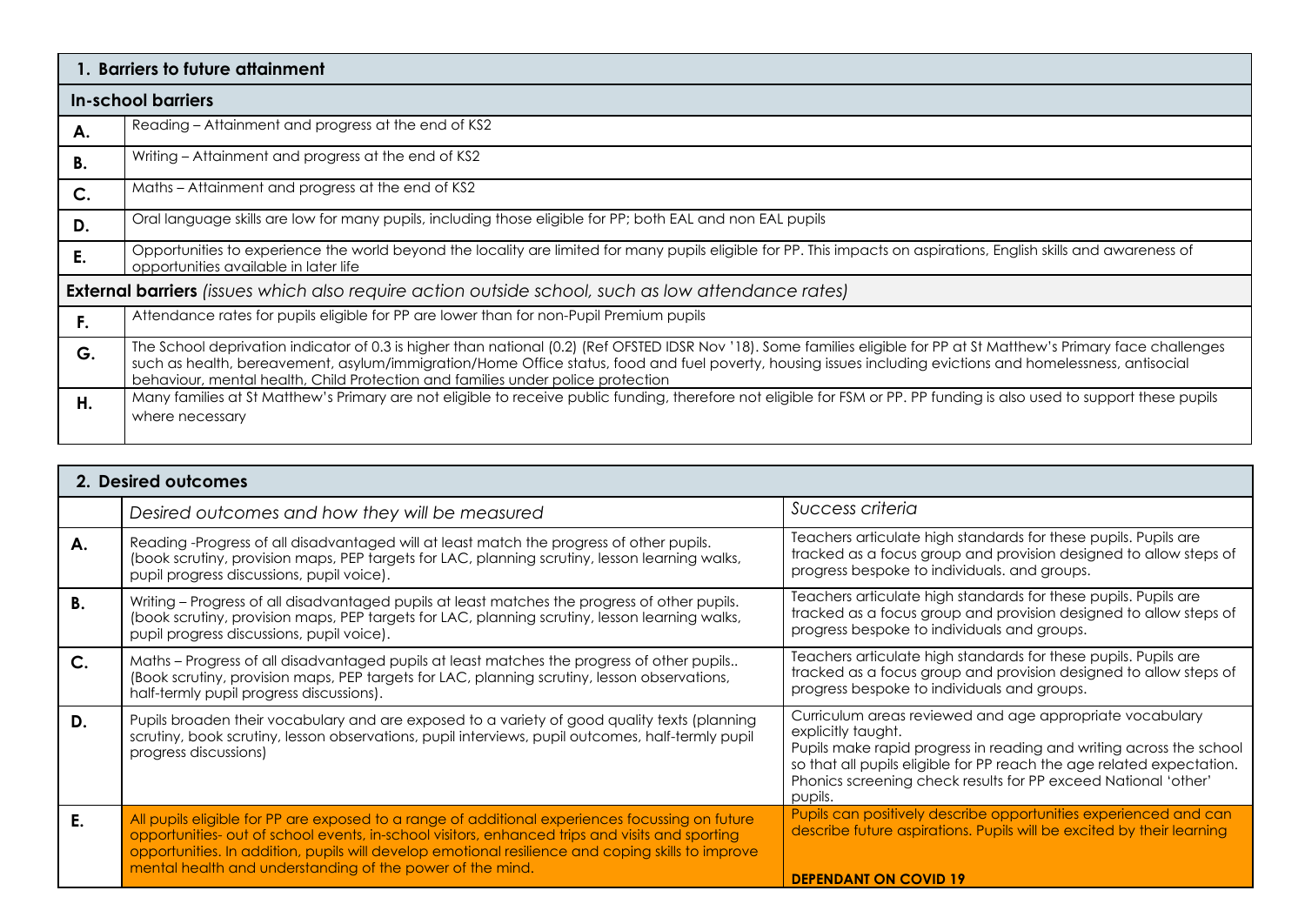|    | (Pupil feedback, parental feedback, interviews with pupils, lesson observations, planning<br>scrutiny, half-termly pupil progress discussions)                                                                                                                                                                                                                                                                                           |                                                                                                                                                                                                                                                        |
|----|------------------------------------------------------------------------------------------------------------------------------------------------------------------------------------------------------------------------------------------------------------------------------------------------------------------------------------------------------------------------------------------------------------------------------------------|--------------------------------------------------------------------------------------------------------------------------------------------------------------------------------------------------------------------------------------------------------|
|    | Attendance for PP pupils improves (attendance monitoring)                                                                                                                                                                                                                                                                                                                                                                                | Attendance improves to 97% on average for PP pupils. Pupils<br>eligible for PP arrive promptly for school.<br>PP pupils attend school during Covid 19.<br>Persistent absenteeism in PP children reduces to 10%                                         |
| G. | Pupils with challenging home circumstances are supported to thrive in school. Attendance is<br>good and pupils are able to make good progress, to achieve age related expectations.<br>Parents are supported to enable their children to thrive.<br>(Family worker monitoring, Safeguarding Manager monitoring, attendance monitoring, lesson<br>observations, half-termly pupil progress discussions, book scrutiny, planning scrutiny) | Attendance for these families is 97%. Pupils arrive promptly for<br>school. Teachers articulate high standards for these pupils.<br>Relationships between adults and pupils at school are good. Pupils<br>are supported on a daily basis where needed. |
| Η. | Families in need, but with no recourse to public funds are supported and pupils attend school<br>promptly (attendance monitoring)                                                                                                                                                                                                                                                                                                        | Attendance for these families is 97%. Pupils arrive promptly for<br>school. Relationships between adults and pupils at school are<br>good. Pupils are supported on a daily basis where needed.                                                         |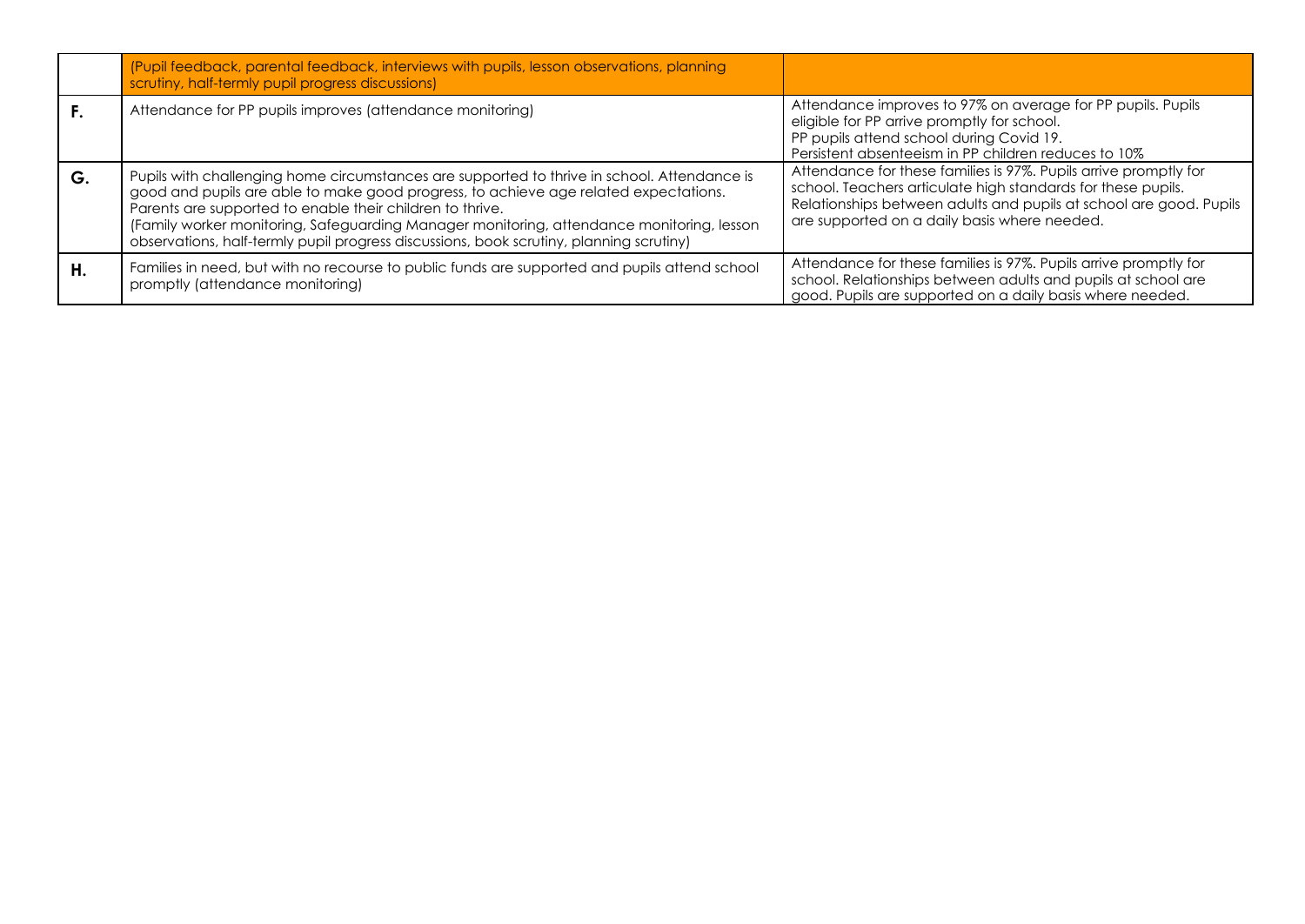| 3. Planned expenditure                                                                                                                                                                                             |                                                                                                                                                                                             |                                                                                                                                                                                                                                                                                                                                                                                                                                                                                                                                                                                                                                                                                                                                                                                                                                                                                          |                                                                                                                                                                                                                                                                                                                                                                                              |                   |                                                                                                                                                                                                                                                                                                                                                                                                                                                                                                                                                                                                                                                                                         |  |
|--------------------------------------------------------------------------------------------------------------------------------------------------------------------------------------------------------------------|---------------------------------------------------------------------------------------------------------------------------------------------------------------------------------------------|------------------------------------------------------------------------------------------------------------------------------------------------------------------------------------------------------------------------------------------------------------------------------------------------------------------------------------------------------------------------------------------------------------------------------------------------------------------------------------------------------------------------------------------------------------------------------------------------------------------------------------------------------------------------------------------------------------------------------------------------------------------------------------------------------------------------------------------------------------------------------------------|----------------------------------------------------------------------------------------------------------------------------------------------------------------------------------------------------------------------------------------------------------------------------------------------------------------------------------------------------------------------------------------------|-------------------|-----------------------------------------------------------------------------------------------------------------------------------------------------------------------------------------------------------------------------------------------------------------------------------------------------------------------------------------------------------------------------------------------------------------------------------------------------------------------------------------------------------------------------------------------------------------------------------------------------------------------------------------------------------------------------------------|--|
| Academic year                                                                                                                                                                                                      | 2020/2021                                                                                                                                                                                   |                                                                                                                                                                                                                                                                                                                                                                                                                                                                                                                                                                                                                                                                                                                                                                                                                                                                                          |                                                                                                                                                                                                                                                                                                                                                                                              |                   |                                                                                                                                                                                                                                                                                                                                                                                                                                                                                                                                                                                                                                                                                         |  |
|                                                                                                                                                                                                                    | The three headings below enable schools to demonstrate how they are using the pupil premium to improve classroom pedagogy, provide<br>targeted support and support whole school strategies. |                                                                                                                                                                                                                                                                                                                                                                                                                                                                                                                                                                                                                                                                                                                                                                                                                                                                                          |                                                                                                                                                                                                                                                                                                                                                                                              |                   |                                                                                                                                                                                                                                                                                                                                                                                                                                                                                                                                                                                                                                                                                         |  |
| i. Quality of teaching for all                                                                                                                                                                                     |                                                                                                                                                                                             |                                                                                                                                                                                                                                                                                                                                                                                                                                                                                                                                                                                                                                                                                                                                                                                                                                                                                          |                                                                                                                                                                                                                                                                                                                                                                                              |                   |                                                                                                                                                                                                                                                                                                                                                                                                                                                                                                                                                                                                                                                                                         |  |
| <b>Desired outcome</b>                                                                                                                                                                                             | Chosen action /<br>approach                                                                                                                                                                 | What is the evidence and rationale<br>for this choice?                                                                                                                                                                                                                                                                                                                                                                                                                                                                                                                                                                                                                                                                                                                                                                                                                                   | How will you ensure it is<br>implemented well?                                                                                                                                                                                                                                                                                                                                               | <b>Staff lead</b> | <b>Review July 2021</b>                                                                                                                                                                                                                                                                                                                                                                                                                                                                                                                                                                                                                                                                 |  |
| A. Reading progress<br>B. Writing progress<br>C. Maths progress<br>D. Oral language<br>E. Aspiration and<br>awareness<br>F. Attendance<br>G. Deprivation issues<br>H. Families with no<br>recourse to public funds | Inclusion Assistant Head<br>(27% of salary)                                                                                                                                                 | The AH for Inclusion supports the Deputy<br>Headteacher in the identification.<br>implementation and evaluation of provision to<br>overcome any barriers to learning for all pupils,<br>including PP children. In recording and<br>identification of need, the AH for Inclusion has the<br>responsibility for ensuring PP children are not<br>disproportionately represented on the SEND<br>register and that their needs are met.<br>Research:<br>Supporting the attainment of disadvantaged<br>pupils, DFE, Nov 15<br>https://www.gov.uk/government/uploads/system<br>/uploads/attachment_data/file/473974/DFE-RR41<br>I Supporting the attainment of disadvantaged<br>pupils.pdf<br>Improving the impact of teachers on pupil<br>achievement in the UK - interim findings<br>September 2011, Sutton Trust<br>file:///U:/2016-17/Pupil%20Premium/2teachers-im<br>pact-report-final.pdf | Performance management -<br>appraisal of performance. Provision<br>maps meet the needs of PP pupils.<br>Pupils make good progress and<br>attain at age related expectations.<br>Class teachers are able to plan<br>provision appropriately to support<br>PP pupils.<br><b>Pupil Progress meetings</b><br>Appraisal review<br>Lesson observations<br><b>Book scrutiny</b><br>Pupil interviews | Headteacher       | PP pupils are specifically<br>considered through the<br>Provision Mapping process<br>and prioritised for intervention<br>and support as necessary.<br>Those pupils who have<br>Individual Plans make good<br>progress. This is evidenced<br>through a review of targets<br>which showed that 88% of<br>targets were met or partially<br>met.<br>During times of national<br>lockdowns the Assistant Head<br>for Inclusion led teachers on<br>appropriate provision for PP<br>and vulnerable children with<br>additional needs both in<br>school or at home. Training<br>was delivered to enhance<br>skills of SEND TAs in addition to<br>supporting TAs with pupils'<br>learning needs. |  |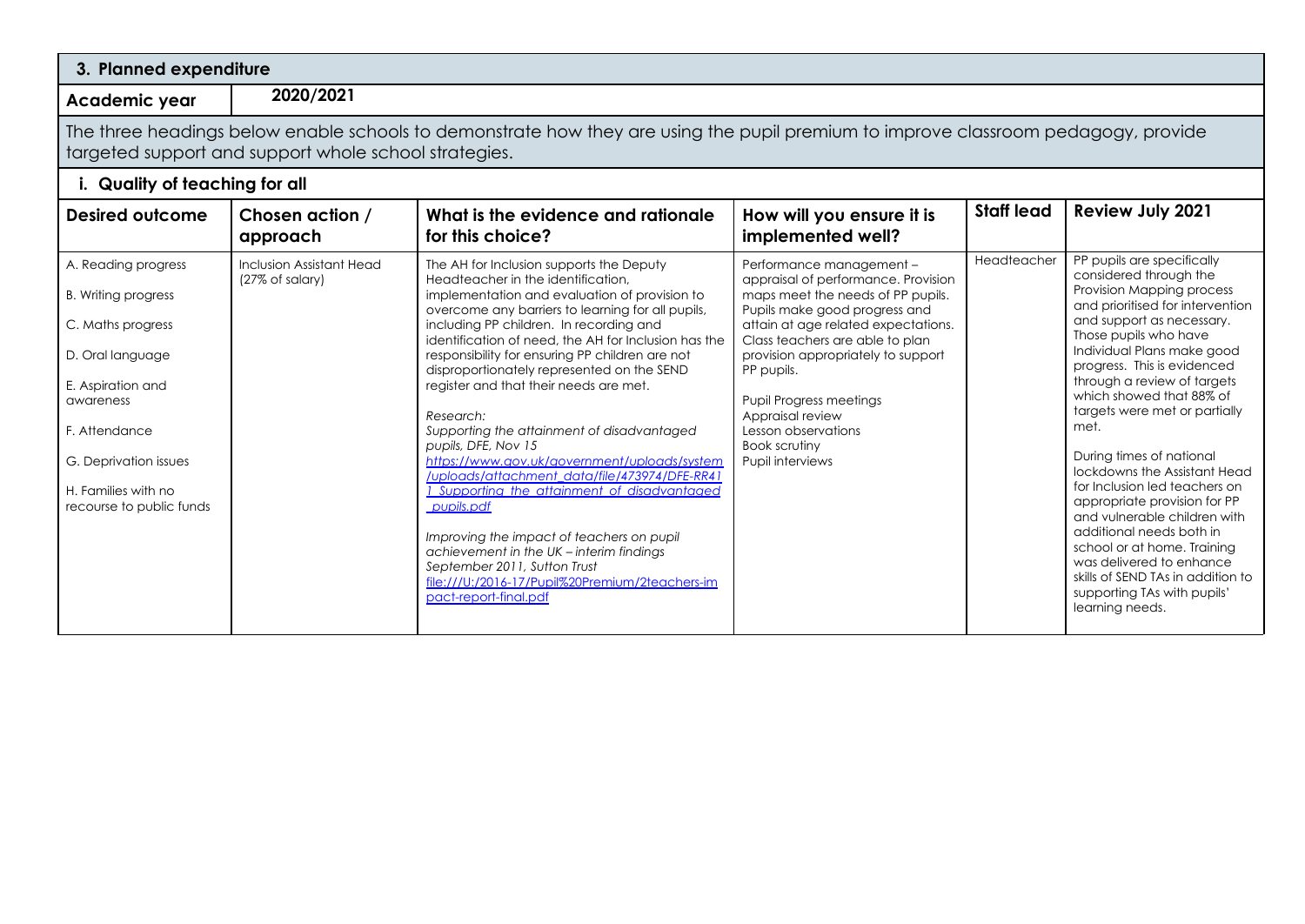| A. Reading progress<br><b>B.</b> Writing progress | Teaching Assistants (27% of<br>salaries) | Deploying TAs to work with PP children provides<br>them with further opportunities to apply skills<br>learnt in all areas of the curriculum. | TAs trained in ACEs, emotional<br>trauma. TAs to be trained in PP<br>potential barriers and the impact of<br>'disadvantage'. | Year Group<br>Leaders and<br>link Assistant<br>Heads | Teaching assistants supported<br>pupils during time in school,<br>particularly with interventions<br>relating to addressing gaps in |
|---------------------------------------------------|------------------------------------------|----------------------------------------------------------------------------------------------------------------------------------------------|------------------------------------------------------------------------------------------------------------------------------|------------------------------------------------------|-------------------------------------------------------------------------------------------------------------------------------------|
| C. Maths progress                                 |                                          | Activities where TAs can support learning are<br>identified. TAs receive training weekly.                                                    | Class teachers to feedback                                                                                                   |                                                      | learning. TAs were able to<br>support pupils emotionally in                                                                         |
| D. Oral language                                  |                                          | TAs support the teacher with                                                                                                                 | regularly on effectiveness of TAs                                                                                            |                                                      | addition to academically.                                                                                                           |
| E. Aspiration and<br>awareness                    |                                          | formative assessment and help identify next steps;<br>ensuring that any gaps are quickly<br>plugged where agreed strategies to support and   | Termly Pupil Progress meetings.<br>Appraisal review<br>Lesson observations                                                   |                                                      | During national lockdowns<br>TAs supported pupils both at<br>home and in school, ensuring                                           |
| F. Attendance                                     |                                          | enrich are practiced.                                                                                                                        | Book scrutiny<br>Pupil interviews                                                                                            |                                                      | adequate resources (devices,<br>internet connections.                                                                               |
| G. Deprivation issues                             |                                          | Small group intervention for writing and maths are<br>planned by teachers, delivered by teachers or                                          |                                                                                                                              |                                                      | resource and work packs etc)                                                                                                        |
| H. Families with no<br>recourse to public funds   |                                          | <b>TAs</b>                                                                                                                                   |                                                                                                                              |                                                      |                                                                                                                                     |
|                                                   |                                          | TAs also pastorally support PP pupils' and their<br>social, moral, spiritual, cultural and emotional<br>development on a day to day basis.   |                                                                                                                              |                                                      |                                                                                                                                     |
|                                                   |                                          | EEF research on TA effectiveness is varied. At St<br>Matthew's their support is targeted and they<br>receive high quality training.          |                                                                                                                              |                                                      |                                                                                                                                     |
|                                                   |                                          | Teaching assistants are fully trained to lead pupil<br>interventions such as Catch-Up Literacy, Catch<br>Up Numeracy and SoundsWrite         |                                                                                                                              |                                                      |                                                                                                                                     |
|                                                   |                                          | https://educationendowmentfoundation.org.uk/r<br>esources/teaching-learning-toolkit/teaching-assist<br>ants/                                 |                                                                                                                              |                                                      |                                                                                                                                     |
|                                                   |                                          |                                                                                                                                              |                                                                                                                              |                                                      |                                                                                                                                     |
|                                                   |                                          |                                                                                                                                              |                                                                                                                              |                                                      |                                                                                                                                     |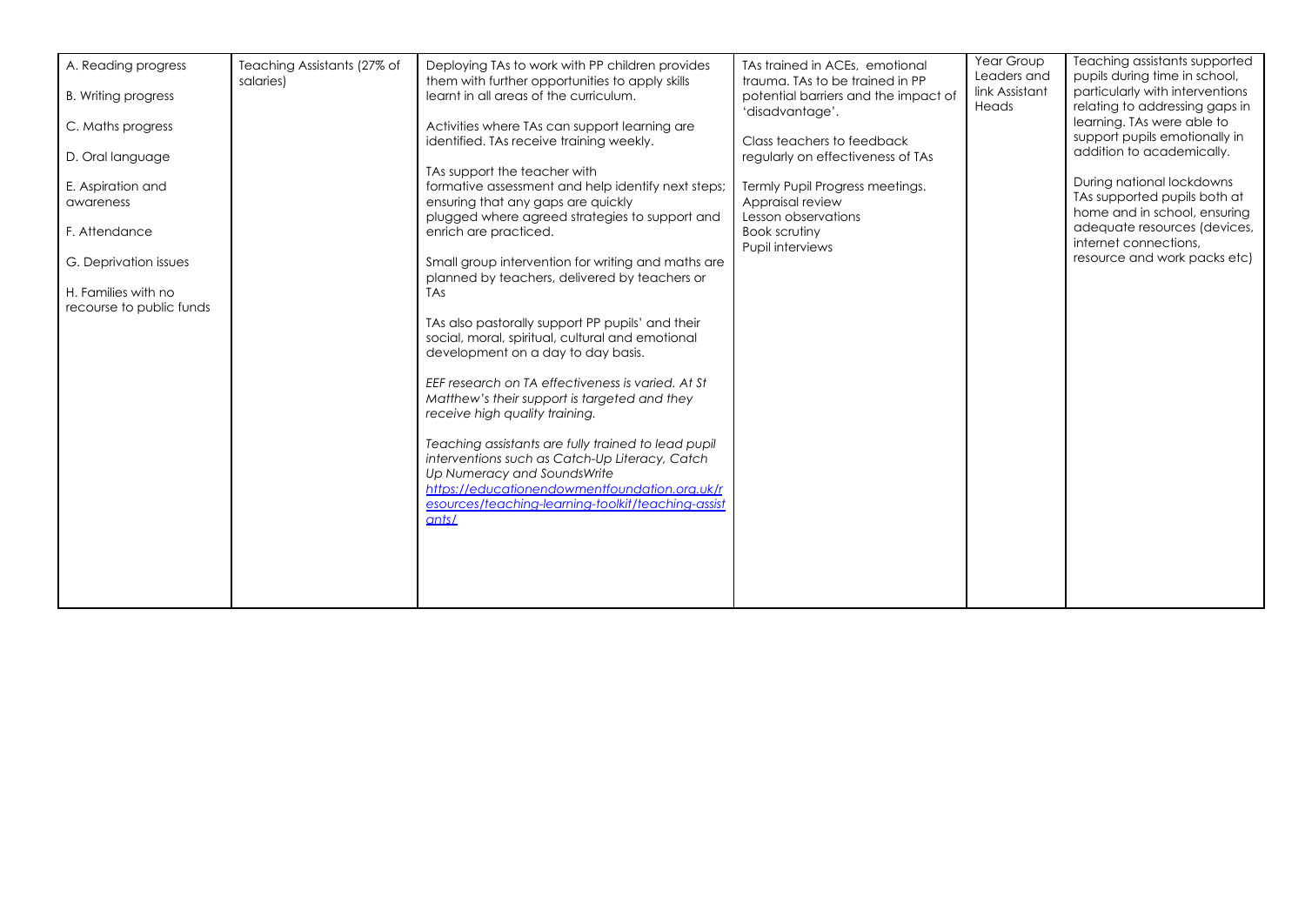| A. Reading progress<br><b>B.</b> Writing progress<br>C. Maths progress<br>D. Oral language<br>E. Aspiration and<br>awareness<br>F. Attendance<br>G. Deprivation issues<br>H. Families with no<br>recourse to public funds<br>A. Reading progress<br><b>B.</b> Writing progress<br>C. Maths progress<br>D. Oral language<br>E. Aspiration and<br>awareness<br>F. Attendance<br>G. Deprivation issues<br>H. Families with no<br>recourse to public funds | Cover supervisors (27% of<br>salaries)<br>Teacher and TA CPD                            | Provide high quality teaching (following direction<br>and planning from a qualified teacher) for pupils<br>when class teachers are on PPA, CPD or absent<br>due to illness. Cover supervisors attend all CPD<br>training plus year group meetings and are fully<br>involved in planning.<br>No supply teachers are used.<br>Pupils are able to access learning confidently,<br>with trust and respect in adults teaching them.<br>Research:<br>"In other words, for poor pupils the difference<br>between a good teacher and a bad teacher is a<br>whole year's learning".<br>Improving the impact of teachers on pupil<br>achievement in the UK - interim findings<br>September 2011, Sutton Trust<br>file:///U:/2016-17/Pupil%20Premium/2teachers-im<br>pact-report-final.pdf<br>Teachers and TAs are equipped with the skills and<br>knowledge of potential barriers for PP pupils and<br>how best to support pupils and their families.<br>Training includes attachment, emotional trauma<br>and brain development as well as subject<br>knowledge for specific subjects.<br>Research:<br>"In other words, for poor pupils the difference<br>between a good teacher and a bad teacher is a<br>whole year's learning".<br>Improving the impact of teachers on pupil<br>achievement in the UK - interim findings<br>September 2011, Sutton Trust<br>file:///U:/2016-17/Pupil%20Premium/2teachers-im<br>pact-report-final.pdf | Cover Supervisors trained in<br>emotional trauma. To be retrained<br>in PP potential barriers<br>Class teachers to feedback<br>regularly on effectiveness of Cover<br>Supervisors<br><b>Bespoke training for Cover</b><br>Supervisors<br>Pupil Progress meetings.<br>Appraisal review<br>Lesson observations<br><b>Book scrutiny</b><br>Pupil interviews<br>All training sessions in house or<br>validated by senior leaders in<br>advance (SLT attend out of school<br>CPD and either cascade, or<br>arrange trainer to deliver to whole<br>school or groups in-house)<br><b>Pupil Progress meetings</b><br>Appraisal review<br>Lesson observations<br><b>Book scrutiny</b><br>Pupil interviews | Year Group<br>Leaders and<br>link Assistant<br>Heads<br>SLT to lead<br>and monitor | Cover supervisors led<br>teaching during teacher PPA<br>time in addition to<br>participating in all school CPD<br>sessions and planning<br>sessions. Cover supervisors<br>were allocated to one year<br>group each to ensure<br>children were supported with<br>consistency.<br>All staff were able to observe<br>and notice pupils who were<br>finding the circumstances<br>surrounding COVID-19<br>particularly challenging.<br>Concerns were able to be<br>elevated and support put in<br>place where necessary.<br>When the school was open to<br>key workers and vulnerable<br>children teachers and support<br>staff were able to quickly<br>adapt teaching styles to<br>online whilst also teaching<br>face to face. |
|--------------------------------------------------------------------------------------------------------------------------------------------------------------------------------------------------------------------------------------------------------------------------------------------------------------------------------------------------------------------------------------------------------------------------------------------------------|-----------------------------------------------------------------------------------------|--------------------------------------------------------------------------------------------------------------------------------------------------------------------------------------------------------------------------------------------------------------------------------------------------------------------------------------------------------------------------------------------------------------------------------------------------------------------------------------------------------------------------------------------------------------------------------------------------------------------------------------------------------------------------------------------------------------------------------------------------------------------------------------------------------------------------------------------------------------------------------------------------------------------------------------------------------------------------------------------------------------------------------------------------------------------------------------------------------------------------------------------------------------------------------------------------------------------------------------------------------------------------------------------------------------------------------------------------------------------------------------------------------------------------------|--------------------------------------------------------------------------------------------------------------------------------------------------------------------------------------------------------------------------------------------------------------------------------------------------------------------------------------------------------------------------------------------------------------------------------------------------------------------------------------------------------------------------------------------------------------------------------------------------------------------------------------------------------------------------------------------------|------------------------------------------------------------------------------------|-----------------------------------------------------------------------------------------------------------------------------------------------------------------------------------------------------------------------------------------------------------------------------------------------------------------------------------------------------------------------------------------------------------------------------------------------------------------------------------------------------------------------------------------------------------------------------------------------------------------------------------------------------------------------------------------------------------------------------|
| ii. Targeted support                                                                                                                                                                                                                                                                                                                                                                                                                                   |                                                                                         |                                                                                                                                                                                                                                                                                                                                                                                                                                                                                                                                                                                                                                                                                                                                                                                                                                                                                                                                                                                                                                                                                                                                                                                                                                                                                                                                                                                                                                |                                                                                                                                                                                                                                                                                                                                                                                                                                                                                                                                                                                                                                                                                                  | <b>Total budgeted cost</b>                                                         | £220,288.68                                                                                                                                                                                                                                                                                                                                                                                                                                                                                                                                                                                                                                                                                                                 |
| <b>Desired outcome</b>                                                                                                                                                                                                                                                                                                                                                                                                                                 | Chosen                                                                                  | What is the evidence and                                                                                                                                                                                                                                                                                                                                                                                                                                                                                                                                                                                                                                                                                                                                                                                                                                                                                                                                                                                                                                                                                                                                                                                                                                                                                                                                                                                                       | How will you ensure it is                                                                                                                                                                                                                                                                                                                                                                                                                                                                                                                                                                                                                                                                        | <b>Staff lead</b>                                                                  | Review July 2021                                                                                                                                                                                                                                                                                                                                                                                                                                                                                                                                                                                                                                                                                                            |
|                                                                                                                                                                                                                                                                                                                                                                                                                                                        | action/approach                                                                         | rationale for this choice?                                                                                                                                                                                                                                                                                                                                                                                                                                                                                                                                                                                                                                                                                                                                                                                                                                                                                                                                                                                                                                                                                                                                                                                                                                                                                                                                                                                                     | implemented well?                                                                                                                                                                                                                                                                                                                                                                                                                                                                                                                                                                                                                                                                                |                                                                                    |                                                                                                                                                                                                                                                                                                                                                                                                                                                                                                                                                                                                                                                                                                                             |
| A. Reading progress                                                                                                                                                                                                                                                                                                                                                                                                                                    | Relaunch of reading policy<br>to ensure clarity<br>Daily reading for all PP<br>children | The progress of these pupils in all areas of<br>learning will be impeded if they do not<br>become fluent readers rapidly.                                                                                                                                                                                                                                                                                                                                                                                                                                                                                                                                                                                                                                                                                                                                                                                                                                                                                                                                                                                                                                                                                                                                                                                                                                                                                                      | Monitoring, KS2 pupil and EYFS/KS1<br>family voice, pupil progress meetings                                                                                                                                                                                                                                                                                                                                                                                                                                                                                                                                                                                                                      | SLT<br><b>Team Leaders</b>                                                         | The relaunch of the reading<br>Policy meant that all staff<br>and families have a clear<br>picture of reading in our<br>school, which enables                                                                                                                                                                                                                                                                                                                                                                                                                                                                                                                                                                               |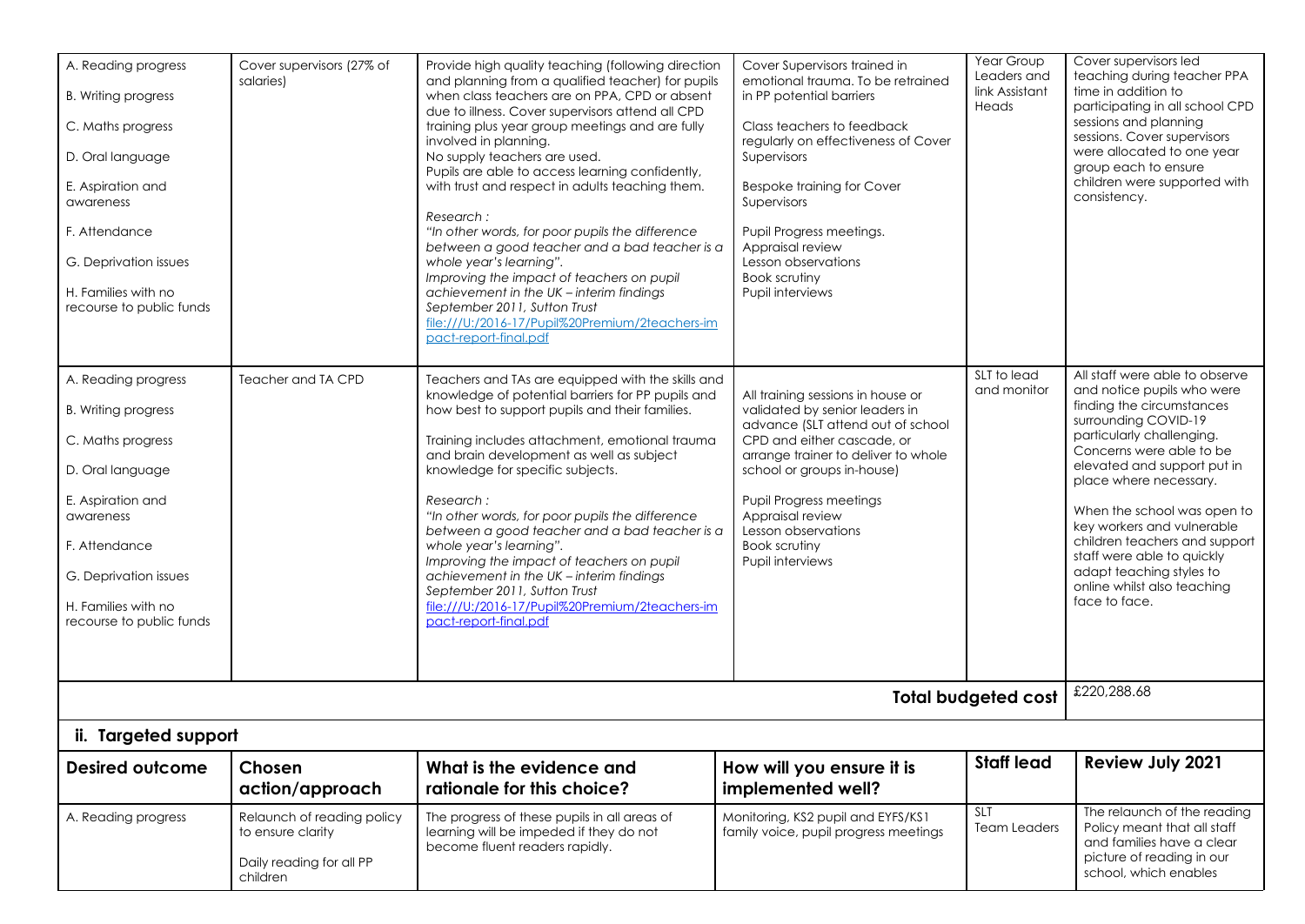| <b>B.</b> Writing progress | Where AR is in place<br>teachers will guide book<br>choices<br>CPG books ordered for Y4.5<br>and 6 pupils (support<br>guides)<br>Digital devices for selected<br>pupils<br>Targeted intervention                            | The progress of these pupils in all areas of                                                                                                         | Pupil progress discussions demonstrate<br>individual progress based on prior key<br>stage data.<br>Monitoring, KS2 pupil and EYFS/KS1                                          | <b>SLT</b>                        | better support and progress<br>for our PP learners.<br>Our daily reading offer<br>meant that PP children<br>have grown confidence<br>and engagement with<br>reading, and this routine<br>and systematic support has<br>enabled these children to<br>grow their fluency and<br>accuracy.<br>The purchasing of CPG<br>guide books enabled us to<br>further develop our PP<br>children's reading<br>comprehension skills.<br>Targeted writing                           |
|----------------------------|-----------------------------------------------------------------------------------------------------------------------------------------------------------------------------------------------------------------------------|------------------------------------------------------------------------------------------------------------------------------------------------------|--------------------------------------------------------------------------------------------------------------------------------------------------------------------------------|-----------------------------------|----------------------------------------------------------------------------------------------------------------------------------------------------------------------------------------------------------------------------------------------------------------------------------------------------------------------------------------------------------------------------------------------------------------------------------------------------------------------|
|                            | Provide pupils with a writing<br>pack - including dictionary<br>Digital devices for selected<br>pupils                                                                                                                      | learning will be impeded if they do not<br>become more fluent in writing.                                                                            | family voice, pupil progress meetings<br>Pupil progress discussions demonstrate<br>individual progress based on prior key<br>stage data.                                       | <b>Team Leaders</b>               | interventions allowed staff<br>to give PP children direct<br>and detailed feedback<br>about their writing skills and<br>next steps. This also allowed<br>staff the opportunity to<br>continually monitor the<br>progress of the PP learners in<br>the intervention group.<br>Our personalised writing<br>packs also enabled the<br>children to be confident<br>when writing, having key<br>resources to use and refer<br>to, making them more<br>successful writers. |
| C. Maths progress          | CPG books ordered for Y4,5<br>and 6 pupils<br>Digital devices for selected<br>pupils<br>Annual subscription to My<br>Maths (whole school)<br>Partnership with Learning<br>Academies - National<br><b>Tutoring Programme</b> | The progress of these pupils in all areas of<br>learning will be impeded if they do not<br>become more fluent in arithmetic and<br>reasoning. £6,000 | Monitoring, KS2 pupil and EYFS/KS1<br>family voice, pupil progress meetings<br>Pupil progress discussions demonstrate<br>individual progress based on prior key<br>stage data. | <b>SLT</b><br><b>Team Leaders</b> | Requisition of resources<br>used to supplement<br>teaching and learning of<br>concepts. Targeted pupils<br>to gain access to wifi,<br>device and online<br>resources.<br>Pupil progress meetings<br>identified individual pupils<br>who needed targeting in<br>each year group. The Year<br>5 teaching team and senior<br>leaders prioritised PP pupils<br>whose prior attainment was<br>at age related expectations                                                 |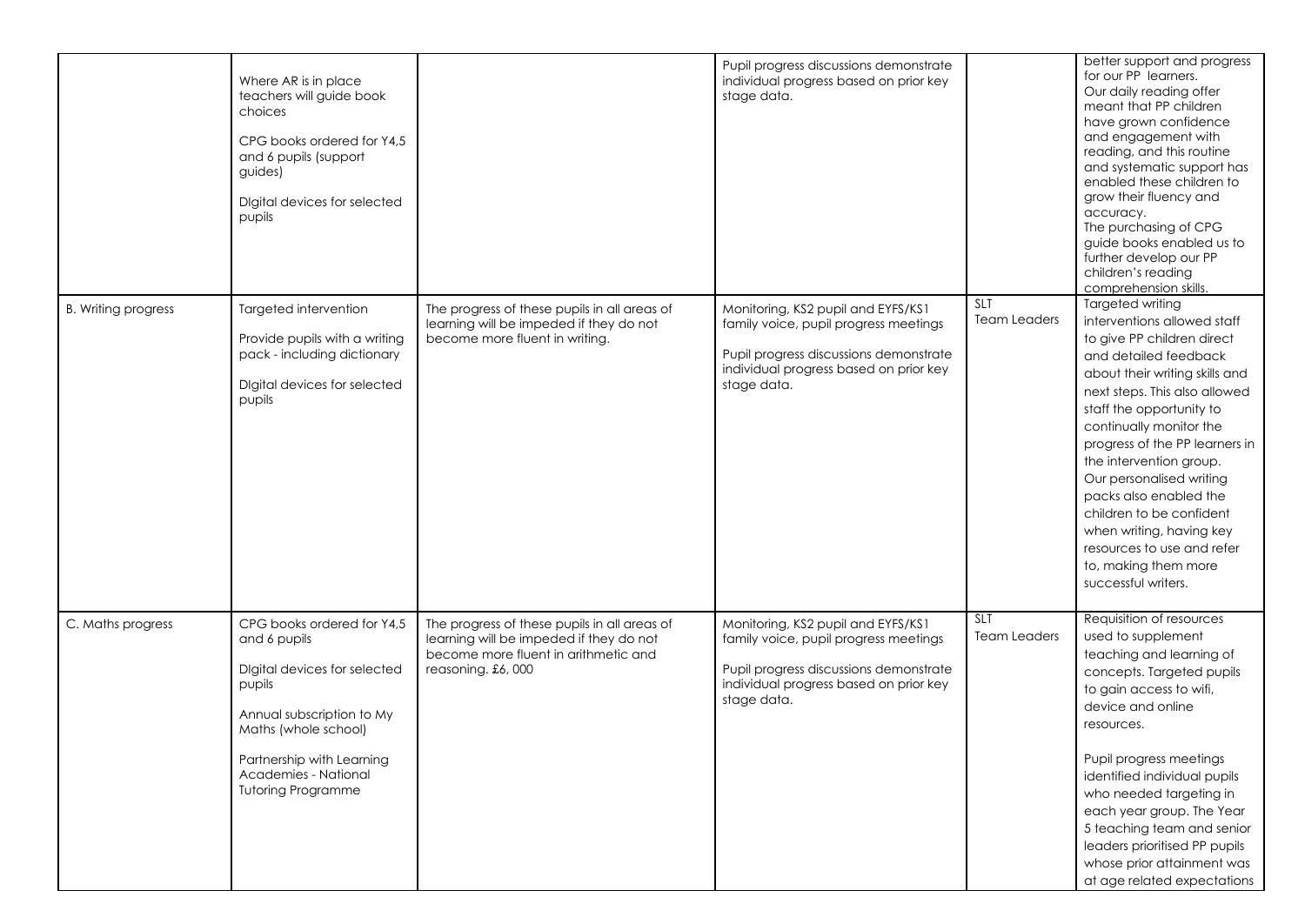| A. Reading progress<br><b>B.</b> Writing progress<br>D. Oral language    | 'Catch-Up Literacy'<br>intervention implemented                                                                               | Research<br>'Catch Up' Literacy intervention has been<br>identified by the EEF as a 'promising project'.<br>https://educationendowmentfoundation.org.<br>uk/projects-and-evaluation/projects/catch-up<br>-literacy                           | Observations of sessions in action<br>Half-termly pupil progress meetings<br>Entry and exit data                                                                            | <b>Inclusion</b><br>Assistant Head | (end of KS1) and working<br>below age related<br>expectations. Groups of two<br>cohorts received 15 x 60<br>mins sessions per week as<br>part of Catch Up strategy.<br>PP pupils in Year 2 were<br>prioritised to receive Catch<br>Up Literacy sessions before<br>and after school to support<br>development of basic skills<br>and to address gaps.<br>This supported phonics<br>development and reading<br>engagement of these<br>pupils.                                                                                               |
|--------------------------------------------------------------------------|-------------------------------------------------------------------------------------------------------------------------------|----------------------------------------------------------------------------------------------------------------------------------------------------------------------------------------------------------------------------------------------|-----------------------------------------------------------------------------------------------------------------------------------------------------------------------------|------------------------------------|-------------------------------------------------------------------------------------------------------------------------------------------------------------------------------------------------------------------------------------------------------------------------------------------------------------------------------------------------------------------------------------------------------------------------------------------------------------------------------------------------------------------------------------------|
| C. Maths progress<br>D. Oral Language                                    | 'Catch-Up Numeracy'<br>intervention implemented                                                                               | Research<br>'Catch Up' Numeracy intervention has been<br>identified by the EEF as a 'promising project'.<br>https://educationendowmentfoundation.org.<br>uk/projects-and-evaluation/projects/catch-up<br>-numeracy                           | Observations of sessions in action<br>Half-termly pupil progress meetings<br>Entry and exit data                                                                            | <b>Inclusion</b><br>Assistant Head | PP pupils in Year 2 were<br>prioritised to receive Catch<br>UpNumeracy sessions<br>before and after school to<br>support development of<br>basic skills and to address<br>gaps.<br>Confidence levels when<br>completing basic<br>calculations increased.                                                                                                                                                                                                                                                                                  |
| G. Deprivation issues<br>H. Families with no<br>recourse to public funds | Additional school meals<br>and support for families in<br>crisis (occasionally non-PP<br>families with no access to<br>funds) | Supported targeted at families in crisis. For<br>example - School Meals, After School Club<br>Places, Food Shopping, School Uniform.<br>These actions have supported pupils to stay in<br>school, and have their basic needs met at<br>home. | Bespoke depending on individual<br>circumstances<br>All occasions where support is<br>requested are referred to the Head<br>teacher or Deputy Head prior to any<br>decision | Head/Deputy                        | During the past year many<br>families were supported due<br>to loss of work during<br>lockdown - some of these<br>families were not eligible for<br>FSM. Many families not<br>eligible were supported with<br>FSM vouchers.<br>Others were supported due<br>to a breakup of<br>relationships. This in turn<br>impacted family finances.<br>Lockdown has seen an<br>increase in DA.<br>Children identified by the<br>school as vulnerable or<br>potentially vulnerable were<br>targeted to attend school<br>during lockdown.<br>£12,223.79 |
|                                                                          |                                                                                                                               |                                                                                                                                                                                                                                              |                                                                                                                                                                             | <b>Total budgeted cost</b>         |                                                                                                                                                                                                                                                                                                                                                                                                                                                                                                                                           |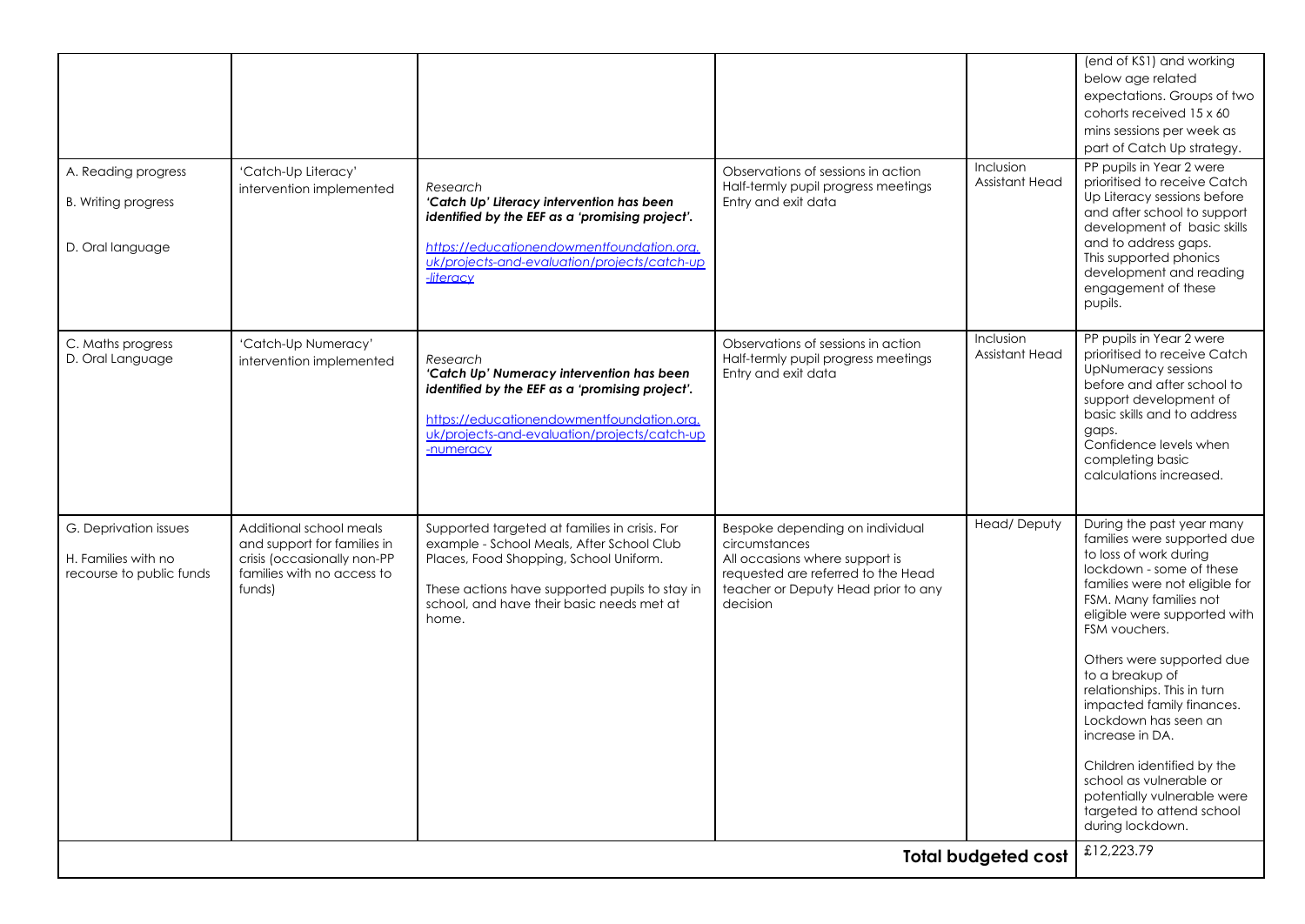| iii. Other approaches                                                                                                       |                                         |                                                                                                                                                                                                                                                                                                                                                                                                                                                                                                                                                                                                                                                                                                                                                                   |                                                   |                                |                                                                                                                                                                                                                                                                                                                                                                                                                                                                                                                                                                                                                                                                                                                                                                                                                                                                                                                                                                                                                     |  |
|-----------------------------------------------------------------------------------------------------------------------------|-----------------------------------------|-------------------------------------------------------------------------------------------------------------------------------------------------------------------------------------------------------------------------------------------------------------------------------------------------------------------------------------------------------------------------------------------------------------------------------------------------------------------------------------------------------------------------------------------------------------------------------------------------------------------------------------------------------------------------------------------------------------------------------------------------------------------|---------------------------------------------------|--------------------------------|---------------------------------------------------------------------------------------------------------------------------------------------------------------------------------------------------------------------------------------------------------------------------------------------------------------------------------------------------------------------------------------------------------------------------------------------------------------------------------------------------------------------------------------------------------------------------------------------------------------------------------------------------------------------------------------------------------------------------------------------------------------------------------------------------------------------------------------------------------------------------------------------------------------------------------------------------------------------------------------------------------------------|--|
| <b>Desired outcome</b>                                                                                                      | Chosen<br>action/approach               | What is the evidence and rationale<br>for this choice?                                                                                                                                                                                                                                                                                                                                                                                                                                                                                                                                                                                                                                                                                                            | How will you ensure it is<br>implemented well?    | <b>Staff lead</b>              | Review July 2021                                                                                                                                                                                                                                                                                                                                                                                                                                                                                                                                                                                                                                                                                                                                                                                                                                                                                                                                                                                                    |  |
| E. Aspiration and<br>awareness<br>F. Attendance<br>G. Deprivation issues<br>H. Families with no<br>recourse to public funds | Safeguarding Manager<br>(27% of salary) | To ensure that all children are safeguarded at all<br>times and that relevant statutory duties are fully<br>understood and implemented.                                                                                                                                                                                                                                                                                                                                                                                                                                                                                                                                                                                                                           | Performance management<br>of Safeguarding Manager | Inclusion<br>Assistant<br>Head | The Safeguarding Manager<br>has supported many pupils<br>and families. During school<br>closure all vulnerable children<br>were educated in school. A<br>large number of children who<br>did not receive support from<br>the LA but were classed as<br>potentially vulnerable were<br>also educated in school. This<br>was acknowledged by<br>Ofsted in February 2021. Since<br>Lock down last year there has<br>been an increase in parental<br>disputes resulting in a rise in<br>domestic abuse incidents,<br>parental mental health issues<br>and increase in online safety<br>concerns. Attendance has<br>been compromised due to<br>some of these issues.<br><b>Operation Encompass</b><br>notifications have been<br>valuable in identifying<br>children which have<br>experienced the impact of<br>Domestic abuse in the home<br>and helping to initiate support<br>for those children. Support is<br>being provided in close<br>Partnership with Social<br>services and the Family<br>Partnership Service. |  |
| E. Aspiration and<br>awareness<br>F. Attendance<br>G. Deprivation issues<br>H. Families with no<br>recourse to public funds | Family worker (27% of salary)           | The Family Team are an integral link in the chain of<br>support that St Matthew's provides for our families.<br>By ensuring there is assistance for the issues that<br>may face the families of our children, and by<br>keeping them buoyant with intervention from our<br>team of Family Workers, we naturally provide<br>another layer of provision for our children. A wide<br>spectrum of support is offered from housing to<br>benefits, from relationships to parenting, from<br>general well-being to domestic violence and a<br>whole host of other issues. The Family Centre offers a<br>range of courses, one to one support, group<br>support, family facing events and<br>professional/pastoral signposting to other<br>organisations who could help. | Performance management<br>of Family Team          | Deputy<br>Head                 | Our Family Worker worked<br>with many families over the<br>past year. Initially it was about<br>trying to get families<br>organised and sorted with<br>food even though they were<br>not eligible for FSM. It was<br>about talking with families<br>and understanding their<br>need.<br>The Family Worker then<br>worked closely with the<br>charity 'Level Trust' sourcing<br>laptops and devices to help<br>children access virtual<br>learning during lockdown.                                                                                                                                                                                                                                                                                                                                                                                                                                                                                                                                                  |  |